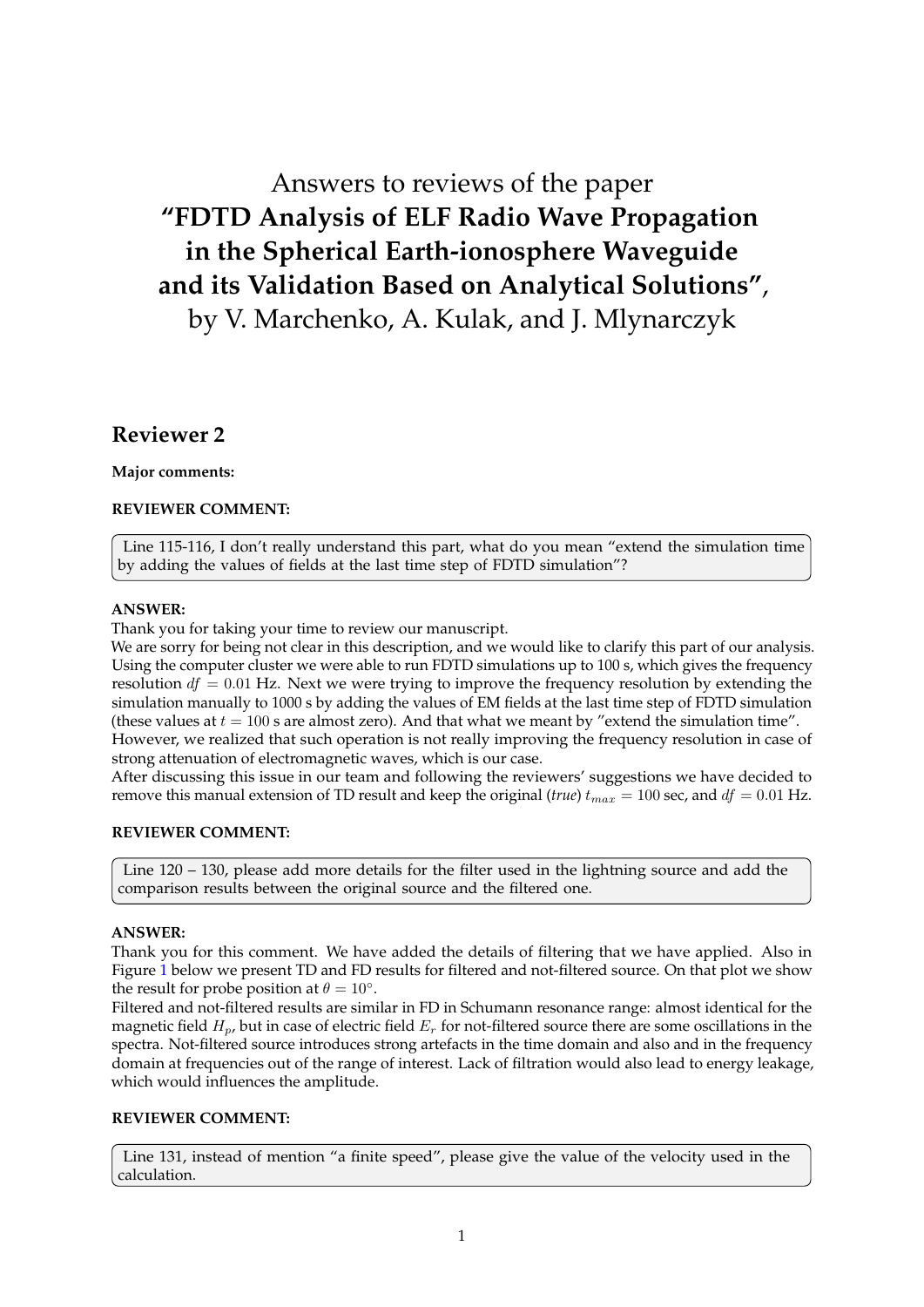

<span id="page-1-0"></span>Figure 1: The comparison of TD and FD results for filtered and not-filtered source.

#### **ANSWER:**

Thank you for this comment. We have added the value of the velocity, that we took from Rakov (2007), namely  $v = 10^8$  m/s.

#### **REVIEWER COMMENT:**

The Schumann resonance spectrum figures corresponding to the table 1-3 are suggested to present in the paper.

#### **ANSWER:**

Thank you for this suggestions. We have added the correspondent spectra to all models of conductivity profiles that we have used.

#### **REVIEWER COMMENT:**

In section 3.3, I don't really understand why the authors used the "two-layered" waveguide since there are different exponential profiles which are capable to describe the features. For example, the traditional Wait and Spies' exponential profile gives a reasonable approximation for the electron density profile below 90-km altitude compared to the IRI model. How did you deal with the conductivity located at the boundary between the different two layers?

#### **ANSWER:**

We have used two-layered conductivity profile in order to be able to validate the FDTD simulations, because for two-layered profile we can calculate the results analytically using our analytical model, and then compare it with FDTD.

As a continuation of our FDTD simulations using more realistic conductivity profile we decided to use recently published profile from Kudintseva et al. (2016). Since this profile is defined up to 100 km, the electromagnetic waves were not attenuated enough, causing artefacts. Therefore we have decided to extend the conductivity profile from Kudintseva et al. (2016) with some realistic continuation to higher values of conductivity, and as such natural continuation we have used the corresponding IRI profile for middle altitudes which smoothly extends the profile from Kudintseva et al. (2016).